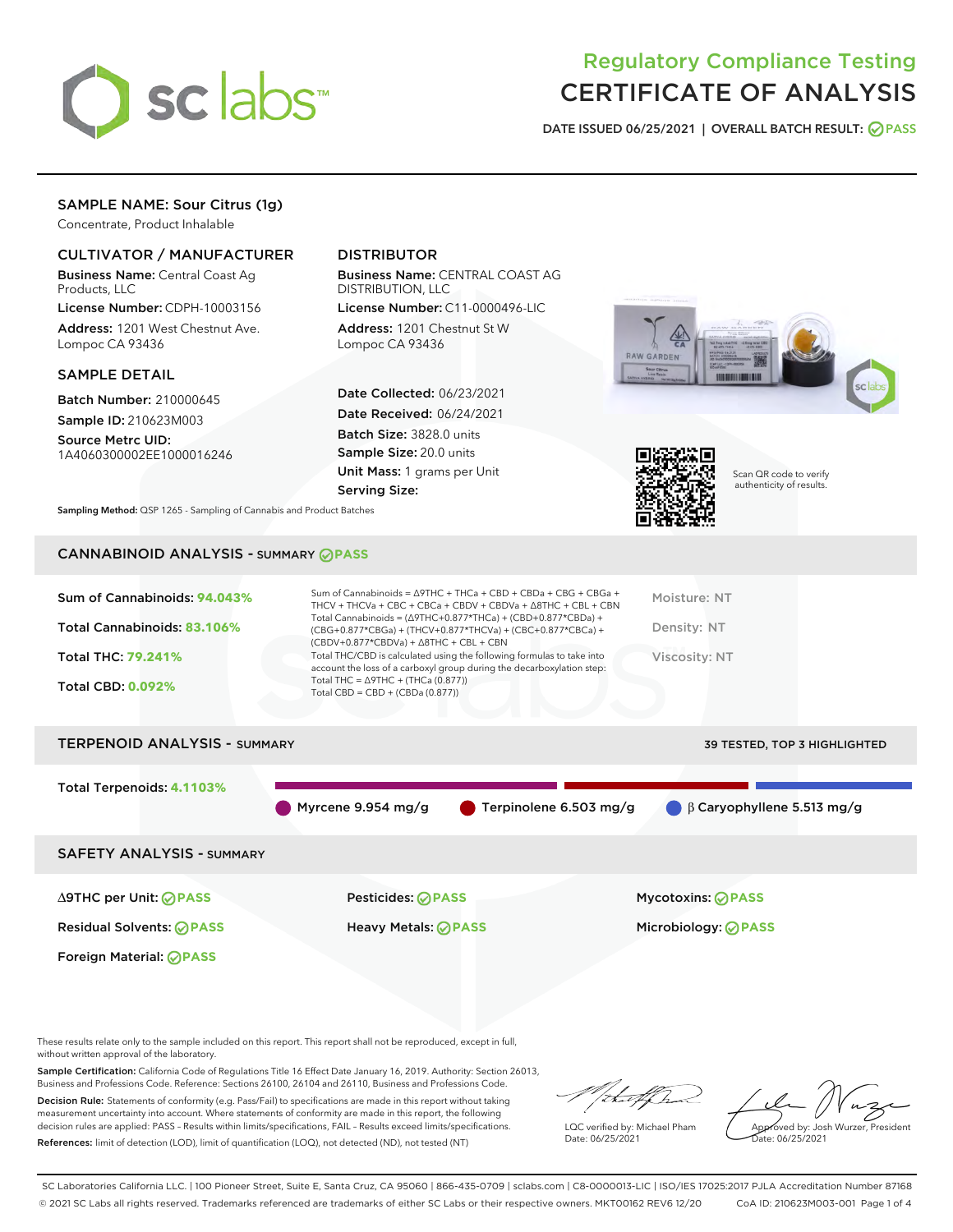



SOUR CITRUS (1G) | DATE ISSUED 06/25/2021 | OVERALL BATCH RESULT: O PASS

#### CANNABINOID TEST RESULTS - 06/25/2021 2 PASS

Tested by high-performance liquid chromatography with diode-array detection (HPLC-DAD). **Method:** QSP 1157 - Analysis of Cannabinoids by HPLC-DAD

TOTAL CANNABINOIDS: **83.106%** Total Cannabinoids (Total THC) + (Total CBD) + (Total CBG) + (Total THCV) + (Total CBC) +

(Total CBDV) + ∆8THC + CBL + CBN TOTAL THC: **79.241%**

Total THC (∆9THC+0.877\*THCa)

TOTAL CBD: **0.092%**

Total CBD (CBD+0.877\*CBDa)

TOTAL CBG: 2.77% Total CBG (CBG+0.877\*CBGa)

TOTAL THCV: 0.367% Total THCV (THCV+0.877\*THCVa)

TOTAL CBC: 0.636% Total CBC (CBC+0.877\*CBCa)

TOTAL CBDV: ND Total CBDV (CBDV+0.877\*CBDVa)

| <b>COMPOUND</b>  | LOD/LOQ<br>(mg/g)          | <b>MEASUREMENT</b><br><b>UNCERTAINTY</b><br>(mg/g) | <b>RESULT</b><br>(mg/g) | <b>RESULT</b><br>(%) |
|------------------|----------------------------|----------------------------------------------------|-------------------------|----------------------|
| <b>THCa</b>      | 0.05/0.14                  | ±21.854                                            | 850.35                  | 85.035               |
| <b>A9THC</b>     | 0.06 / 0.26                | ±1.605                                             | 46.65                   | 4.665                |
| <b>CBGa</b>      | 0.1/0.2                    | ±1.44                                              | 27.5                    | 2.75                 |
| <b>CBCa</b>      | 0.07/0.28                  | ±0.315                                             | 6.45                    | 0.645                |
| <b>THCVa</b>     | 0.07/0.20                  | ±0.200                                             | 4.19                    | 0.419                |
| <b>CBG</b>       | 0.06/0.19                  | ±0.139                                             | 3.54                    | 0.354                |
| <b>CBDa</b>      | 0.02/0.19                  | ±0.031                                             | 1.05                    | 0.105                |
| <b>CBC</b>       | 0.2 / 0.5                  | ±0.02                                              | 0.7                     | 0.07                 |
| $\triangle$ 8THC | 0.1/0.4                    | N/A                                                | <b>ND</b>               | <b>ND</b>            |
| <b>THCV</b>      | 0.1/0.2                    | N/A                                                | <b>ND</b>               | <b>ND</b>            |
| <b>CBD</b>       | 0.07/0.29                  | N/A                                                | <b>ND</b>               | <b>ND</b>            |
| <b>CBDV</b>      | 0.04 / 0.15                | N/A                                                | <b>ND</b>               | <b>ND</b>            |
| <b>CBDVa</b>     | 0.03/0.53                  | N/A                                                | <b>ND</b>               | <b>ND</b>            |
| <b>CBL</b>       | 0.06 / 0.24                | N/A                                                | <b>ND</b>               | <b>ND</b>            |
| <b>CBN</b>       | 0.1/0.3                    | N/A                                                | <b>ND</b>               | <b>ND</b>            |
|                  | <b>SUM OF CANNABINOIDS</b> |                                                    | 940.43 mg/g             | 94.043%              |

#### **UNIT MASS: 1 grams per Unit**

| ∆9THC per Unit                        | 1120 per-package limit     | 46.65 mg/unit<br><b>PASS</b> |
|---------------------------------------|----------------------------|------------------------------|
| <b>Total THC per Unit</b>             |                            | 792.41 mg/unit               |
| <b>CBD per Unit</b>                   |                            | <b>ND</b>                    |
| <b>Total CBD per Unit</b>             |                            | $0.92$ mg/unit               |
| Sum of Cannabinoids<br>per Unit       |                            | 940.43 mg/unit               |
| <b>Total Cannabinoids</b><br>per Unit |                            | 831.06 mg/unit               |
| <b>MOISTURE TEST RESULT</b>           | <b>DENSITY TEST RESULT</b> | <b>VISCOSITY TEST RESULT</b> |

Not Tested

Not Tested

Not Tested

#### TERPENOID TEST RESULTS - 06/25/2021

Terpene analysis utilizing gas chromatography-flame ionization detection (GC-FID). **Method:** QSP 1192 - Analysis of Terpenoids by GC-FID

| <b>COMPOUND</b>           | LOD/LOQ<br>(mg/g) | <b>MEASUREMENT</b><br><b>UNCERTAINTY</b><br>(mg/g) | <b>RESULT</b><br>(mg/g)                         | <b>RESULT</b><br>(%) |
|---------------------------|-------------------|----------------------------------------------------|-------------------------------------------------|----------------------|
| <b>Myrcene</b>            | 0.008 / 0.025     | ±0.1284                                            | 9.954                                           | 0.9954               |
| Terpinolene               | 0.008 / 0.026     | ±0.1333                                            | 6.503                                           | 0.6503               |
| $\beta$ Caryophyllene     | 0.004 / 0.012     | ±0.1963                                            | 5.513                                           | 0.5513               |
| Limonene                  | 0.005 / 0.016     | ±0.0740                                            | 5.177                                           | 0.5177               |
| $\alpha$ Humulene         | 0.009/0.029       | ±0.0651                                            | 2.028                                           | 0.2028               |
| Guaiol                    | 0.009 / 0.030     | ±0.0948                                            | 2.009                                           | 0.2009               |
| Ocimene                   | 0.011 / 0.038     | ±0.0605                                            | 1.885                                           | 0.1885               |
| $\alpha$ Bisabolol        | 0.008 / 0.026     | ±0.0647                                            | 1.212                                           | 0.1212               |
| Linalool                  | 0.009 / 0.032     | ±0.0428                                            | 1.125                                           | 0.1125               |
| trans- $\beta$ -Farnesene | 0.008 / 0.025     | ±0.0357                                            | 1.005                                           | 0.1005               |
| $\beta$ Pinene            | 0.004 / 0.014     | ±0.0105                                            | 0.917                                           | 0.0917               |
| Valencene                 | 0.009 / 0.030     | ±0.0446                                            | 0.647                                           | 0.0647               |
| $\alpha$ Pinene           | 0.005 / 0.017     | ±0.0055                                            | 0.644                                           | 0.0644               |
| Terpineol                 | 0.016 / 0.055     | ±0.0349                                            | 0.568                                           | 0.0568               |
| Fenchol                   | 0.010 / 0.034     | ±0.0147                                            | 0.380                                           | 0.0380               |
| Nerolidol                 | 0.009 / 0.028     | ±0.0189                                            | 0.301                                           | 0.0301               |
| Caryophyllene<br>Oxide    | 0.010 / 0.033     | ±0.0085                                            | 0.184                                           | 0.0184               |
| $\alpha$ Phellandrene     | 0.006 / 0.020     | ±0.0022                                            | 0.165                                           | 0.0165               |
| $\alpha$ Terpinene        | 0.005 / 0.017     | ±0.0023                                            | 0.157                                           | 0.0157               |
| 3 Carene                  | 0.005 / 0.018     | ±0.0020                                            | 0.140                                           | 0.0140               |
| $\gamma$ Terpinene        | 0.006 / 0.018     | ±0.0022                                            | 0.127                                           | 0.0127               |
| <b>Borneol</b>            | 0.005 / 0.016     | ±0.0051                                            | 0.121                                           | 0.0121               |
| Citronellol               | 0.003 / 0.010     | ±0.0041                                            | 0.084                                           | 0.0084               |
| Camphene                  | 0.005 / 0.015     | ±0.0009                                            | 0.076                                           | 0.0076               |
| Sabinene                  | 0.004 / 0.014     | ±0.0007                                            | 0.059                                           | 0.0059               |
| Fenchone                  | 0.009 / 0.028     | ±0.0012                                            | 0.042                                           | 0.0042               |
| Eucalyptol                | 0.006 / 0.018     | ±0.0010                                            | 0.041                                           | 0.0041               |
| Sabinene Hydrate          | 0.006 / 0.022     | ±0.0015                                            | 0.039                                           | 0.0039               |
| p-Cymene                  | 0.005 / 0.016     | N/A                                                | <loq< th=""><th><loq< th=""></loq<></th></loq<> | <loq< th=""></loq<>  |
| Nerol                     | 0.003 / 0.011     | N/A                                                | < 0                                             | <loq< th=""></loq<>  |
| <b>Geranyl Acetate</b>    | 0.004 / 0.014     | N/A                                                | <loq< th=""><th><loq< th=""></loq<></th></loq<> | <loq< th=""></loq<>  |
| Cedrol                    | 0.008 / 0.027     | N/A                                                | $<$ LOQ                                         | <loq< th=""></loq<>  |
| (-)-Isopulegol            | 0.005 / 0.016     | N/A                                                | <b>ND</b>                                       | ND                   |
| Camphor                   | 0.006 / 0.019     | N/A                                                | <b>ND</b>                                       | ND                   |
| Isoborneol                | 0.004 / 0.012     | N/A                                                | ND                                              | ND                   |
| Menthol                   | 0.008 / 0.025     | N/A                                                | ND                                              | ND                   |
| $R-(+)$ -Pulegone         | 0.003 / 0.011     | N/A                                                | ND                                              | ND                   |
| Geraniol                  | 0.002 / 0.007     | N/A                                                | ND                                              | ND                   |
| $\alpha$ Cedrene          | 0.005 / 0.016     | N/A                                                | ND                                              | ND                   |
| <b>TOTAL TERPENOIDS</b>   |                   |                                                    | 41.103 mg/g                                     | 4.1103%              |

SC Laboratories California LLC. | 100 Pioneer Street, Suite E, Santa Cruz, CA 95060 | 866-435-0709 | sclabs.com | C8-0000013-LIC | ISO/IES 17025:2017 PJLA Accreditation Number 87168 © 2021 SC Labs all rights reserved. Trademarks referenced are trademarks of either SC Labs or their respective owners. MKT00162 REV6 12/20 CoA ID: 210623M003-001 Page 2 of 4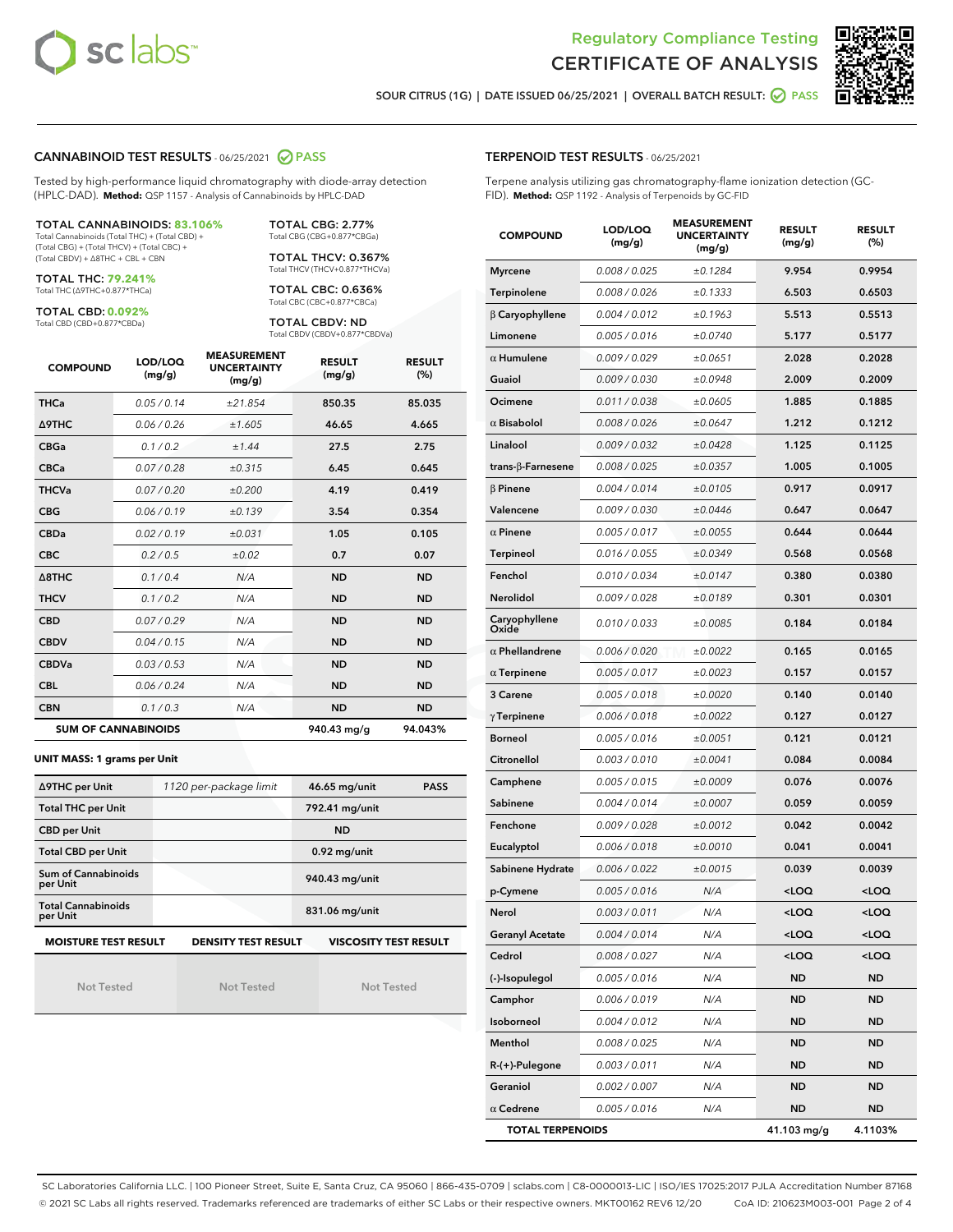



SOUR CITRUS (1G) | DATE ISSUED 06/25/2021 | OVERALL BATCH RESULT: ◯ PASS

## CATEGORY 1 PESTICIDE TEST RESULTS - 06/25/2021 2 PASS

Pesticide and plant growth regulator analysis utilizing high-performance liquid chromatography-mass spectrometry (HPLC-MS) or gas chromatography-mass spectrometry (GC-MS). \*GC-MS utilized where indicated. **Method:** QSP 1212 - Analysis of Pesticides and Mycotoxins by LC-MS or QSP 1213 - Analysis of Pesticides by GC-MS

| <b>COMPOUND</b>             | LOD/LOQ<br>$(\mu g/g)$ | <b>ACTION</b><br><b>LIMIT</b><br>$(\mu g/g)$ | <b>MEASUREMENT</b><br><b>UNCERTAINTY</b><br>$(\mu g/g)$ | <b>RESULT</b><br>$(\mu g/g)$ | <b>RESULT</b> |
|-----------------------------|------------------------|----------------------------------------------|---------------------------------------------------------|------------------------------|---------------|
| Aldicarb                    | 0.03 / 0.08            | $\ge$ LOD                                    | N/A                                                     | <b>ND</b>                    | <b>PASS</b>   |
| Carbofuran                  | 0.02/0.05              | $>$ LOD                                      | N/A                                                     | <b>ND</b>                    | <b>PASS</b>   |
| Chlordane*                  | 0.03 / 0.08            | $\geq$ LOD                                   | N/A                                                     | <b>ND</b>                    | <b>PASS</b>   |
| Chlorfenapyr*               | 0.03/0.10              | $\ge$ LOD                                    | N/A                                                     | <b>ND</b>                    | <b>PASS</b>   |
| Chlorpyrifos                | 0.02 / 0.06            | $\ge$ LOD                                    | N/A                                                     | <b>ND</b>                    | <b>PASS</b>   |
| Coumaphos                   | 0.02 / 0.07            | $\ge$ LOD                                    | N/A                                                     | <b>ND</b>                    | <b>PASS</b>   |
| Daminozide                  | 0.02 / 0.07            | $\ge$ LOD                                    | N/A                                                     | <b>ND</b>                    | <b>PASS</b>   |
| <b>DDVP</b><br>(Dichlorvos) | 0.03/0.09              | $\ge$ LOD                                    | N/A                                                     | <b>ND</b>                    | <b>PASS</b>   |
| <b>Dimethoate</b>           | 0.03/0.08              | $\ge$ LOD                                    | N/A                                                     | <b>ND</b>                    | <b>PASS</b>   |
| Ethoprop(hos)               | 0.03/0.10              | $>$ LOD                                      | N/A                                                     | <b>ND</b>                    | <b>PASS</b>   |
| Etofenprox                  | 0.02 / 0.06            | $\ge$ LOD                                    | N/A                                                     | <b>ND</b>                    | <b>PASS</b>   |
| Fenoxycarb                  | 0.03/0.08              | $>$ LOD                                      | N/A                                                     | <b>ND</b>                    | <b>PASS</b>   |
| Fipronil                    | 0.03 / 0.08            | $\ge$ LOD                                    | N/A                                                     | <b>ND</b>                    | <b>PASS</b>   |
| Imazalil                    | 0.02 / 0.06            | $\ge$ LOD                                    | N/A                                                     | <b>ND</b>                    | <b>PASS</b>   |
| Methiocarb                  | 0.02 / 0.07            | $\ge$ LOD                                    | N/A                                                     | <b>ND</b>                    | <b>PASS</b>   |
| Methyl<br>parathion         | 0.03/0.10              | $>$ LOD                                      | N/A                                                     | <b>ND</b>                    | <b>PASS</b>   |
| <b>Mevinphos</b>            | 0.03/0.09              | $>$ LOD                                      | N/A                                                     | <b>ND</b>                    | <b>PASS</b>   |
| Paclobutrazol               | 0.02 / 0.05            | $\ge$ LOD                                    | N/A                                                     | <b>ND</b>                    | <b>PASS</b>   |
| Propoxur                    | 0.03/0.09              | $>$ LOD                                      | N/A                                                     | <b>ND</b>                    | <b>PASS</b>   |
| Spiroxamine                 | 0.03 / 0.08            | $\ge$ LOD                                    | N/A                                                     | <b>ND</b>                    | <b>PASS</b>   |
| Thiacloprid                 | 0.03/0.10              | $\ge$ LOD                                    | N/A                                                     | <b>ND</b>                    | <b>PASS</b>   |
|                             |                        |                                              |                                                         |                              |               |

## CATEGORY 2 PESTICIDE TEST RESULTS - 06/25/2021 @ PASS

| <b>COMPOUND</b>          | LOD/LOO<br>$(\mu g/g)$ | <b>ACTION</b><br>LIMIT<br>$(\mu g/g)$ | <b>MEASUREMENT</b><br><b>UNCERTAINTY</b><br>$(\mu g/g)$ | <b>RESULT</b><br>$(\mu g/g)$ | <b>RESULT</b> |  |
|--------------------------|------------------------|---------------------------------------|---------------------------------------------------------|------------------------------|---------------|--|
| Abamectin                | 0.03/0.10              | 0.1                                   | N/A                                                     | <b>ND</b>                    | <b>PASS</b>   |  |
| Acephate                 | 0.02/0.07              | 0.1                                   | N/A                                                     | <b>ND</b>                    | <b>PASS</b>   |  |
| Acequinocyl              | 0.02/0.07              | 0.1                                   | N/A                                                     | <b>ND</b>                    | <b>PASS</b>   |  |
| Acetamiprid              | 0.02/0.05              | 0.1                                   | N/A                                                     | <b>ND</b>                    | <b>PASS</b>   |  |
| Azoxystrobin             | 0.02/0.07              | 0.1                                   | N/A                                                     | <b>ND</b>                    | <b>PASS</b>   |  |
| <b>Bifenazate</b>        | 0.01/0.04              | 0.1                                   | N/A                                                     | <b>ND</b>                    | <b>PASS</b>   |  |
| <b>Bifenthrin</b>        | 0.02/0.05              | 3                                     | N/A                                                     | <b>ND</b>                    | <b>PASS</b>   |  |
| <b>Boscalid</b>          | 0.03/0.09              | 0.1                                   | N/A                                                     | <b>ND</b>                    | <b>PASS</b>   |  |
| Captan                   | 0.19/0.57              | 0.7                                   | N/A                                                     | <b>ND</b>                    | <b>PASS</b>   |  |
| Carbaryl                 | 0.02/0.06              | 0.5                                   | N/A                                                     | <b>ND</b>                    | <b>PASS</b>   |  |
| Chlorantranilip-<br>role | 0.04/0.12              | 10                                    | N/A                                                     | <b>ND</b>                    | <b>PASS</b>   |  |
| Clofentezine             | 0.03/0.09              | 0.1                                   | N/A                                                     | <b>ND</b>                    | <b>PASS</b>   |  |

| <b>CATEGORY 2 PESTICIDE TEST RESULTS</b> - 06/25/2021 continued |
|-----------------------------------------------------------------|
|-----------------------------------------------------------------|

| <b>COMPOUND</b>               | LOD/LOQ<br>(µg/g) | <b>ACTION</b><br><b>LIMIT</b><br>(µg/g) | <b>MEASUREMENT</b><br><b>UNCERTAINTY</b><br>$(\mu g/g)$ | <b>RESULT</b><br>(µg/g) | <b>RESULT</b> |
|-------------------------------|-------------------|-----------------------------------------|---------------------------------------------------------|-------------------------|---------------|
| Cyfluthrin                    | 0.12 / 0.38       | $\overline{c}$                          | N/A                                                     | <b>ND</b>               | <b>PASS</b>   |
| Cypermethrin                  | 0.11 / 0.32       | 1                                       | N/A                                                     | <b>ND</b>               | <b>PASS</b>   |
| <b>Diazinon</b>               | 0.02 / 0.05       | 0.1                                     | N/A                                                     | <b>ND</b>               | <b>PASS</b>   |
| Dimethomorph                  | 0.03 / 0.09       | 2                                       | N/A                                                     | <b>ND</b>               | <b>PASS</b>   |
| Etoxazole                     | 0.02 / 0.06       | 0.1                                     | N/A                                                     | <b>ND</b>               | <b>PASS</b>   |
| Fenhexamid                    | 0.03 / 0.09       | 0.1                                     | N/A                                                     | <b>ND</b>               | <b>PASS</b>   |
| Fenpyroximate                 | 0.02 / 0.06       | 0.1                                     | N/A                                                     | <b>ND</b>               | <b>PASS</b>   |
| Flonicamid                    | 0.03 / 0.10       | 0.1                                     | N/A                                                     | <b>ND</b>               | <b>PASS</b>   |
| Fludioxonil                   | 0.03 / 0.10       | 0.1                                     | N/A                                                     | <b>ND</b>               | <b>PASS</b>   |
| Hexythiazox                   | 0.02 / 0.07       | 0.1                                     | N/A                                                     | <b>ND</b>               | <b>PASS</b>   |
| Imidacloprid                  | 0.04 / 0.11       | 5                                       | N/A                                                     | <b>ND</b>               | <b>PASS</b>   |
| Kresoxim-methyl               | 0.02 / 0.07       | 0.1                                     | N/A                                                     | <b>ND</b>               | <b>PASS</b>   |
| <b>Malathion</b>              | 0.03 / 0.09       | 0.5                                     | N/A                                                     | <b>ND</b>               | <b>PASS</b>   |
| Metalaxyl                     | 0.02 / 0.07       | $\overline{2}$                          | N/A                                                     | <b>ND</b>               | <b>PASS</b>   |
| Methomyl                      | 0.03 / 0.10       | 1                                       | N/A                                                     | <b>ND</b>               | <b>PASS</b>   |
| Myclobutanil                  | 0.03 / 0.09       | 0.1                                     | N/A                                                     | <b>ND</b>               | <b>PASS</b>   |
| Naled                         | 0.02 / 0.07       | 0.1                                     | N/A                                                     | <b>ND</b>               | <b>PASS</b>   |
| Oxamyl                        | 0.04 / 0.11       | 0.5                                     | N/A                                                     | <b>ND</b>               | <b>PASS</b>   |
| Pentachloronitro-<br>benzene* | 0.03 / 0.09       | 0.1                                     | N/A                                                     | <b>ND</b>               | <b>PASS</b>   |
| Permethrin                    | 0.04 / 0.12       | 0.5                                     | N/A                                                     | <b>ND</b>               | <b>PASS</b>   |
| Phosmet                       | 0.03 / 0.10       | 0.1                                     | N/A                                                     | <b>ND</b>               | <b>PASS</b>   |
| Piperonylbu-<br>toxide        | 0.02 / 0.07       | 3                                       | N/A                                                     | <b>ND</b>               | <b>PASS</b>   |
| Prallethrin                   | 0.03 / 0.08       | 0.1                                     | N/A                                                     | <b>ND</b>               | <b>PASS</b>   |
| Propiconazole                 | 0.02 / 0.07       | 0.1                                     | N/A                                                     | <b>ND</b>               | <b>PASS</b>   |
| Pyrethrins                    | 0.04 / 0.12       | 0.5                                     | N/A                                                     | <b>ND</b>               | <b>PASS</b>   |
| Pyridaben                     | 0.02 / 0.07       | 0.1                                     | N/A                                                     | <b>ND</b>               | <b>PASS</b>   |
| Spinetoram                    | 0.02 / 0.07       | 0.1                                     | N/A                                                     | <b>ND</b>               | <b>PASS</b>   |
| Spinosad                      | 0.02 / 0.07       | 0.1                                     | N/A                                                     | <b>ND</b>               | <b>PASS</b>   |
| Spiromesifen                  | 0.02 / 0.05       | 0.1                                     | N/A                                                     | <b>ND</b>               | <b>PASS</b>   |
| Spirotetramat                 | 0.02 / 0.06       | 0.1                                     | N/A                                                     | <b>ND</b>               | <b>PASS</b>   |
| Tebuconazole                  | 0.02 / 0.07       | 0.1                                     | N/A                                                     | ND                      | <b>PASS</b>   |
| Thiamethoxam                  | 0.03 / 0.10       | 5                                       | N/A                                                     | <b>ND</b>               | <b>PASS</b>   |
| Trifloxystrobin               | 0.03 / 0.08       | 0.1                                     | N/A                                                     | <b>ND</b>               | <b>PASS</b>   |

SC Laboratories California LLC. | 100 Pioneer Street, Suite E, Santa Cruz, CA 95060 | 866-435-0709 | sclabs.com | C8-0000013-LIC | ISO/IES 17025:2017 PJLA Accreditation Number 87168 © 2021 SC Labs all rights reserved. Trademarks referenced are trademarks of either SC Labs or their respective owners. MKT00162 REV6 12/20 CoA ID: 210623M003-001 Page 3 of 4